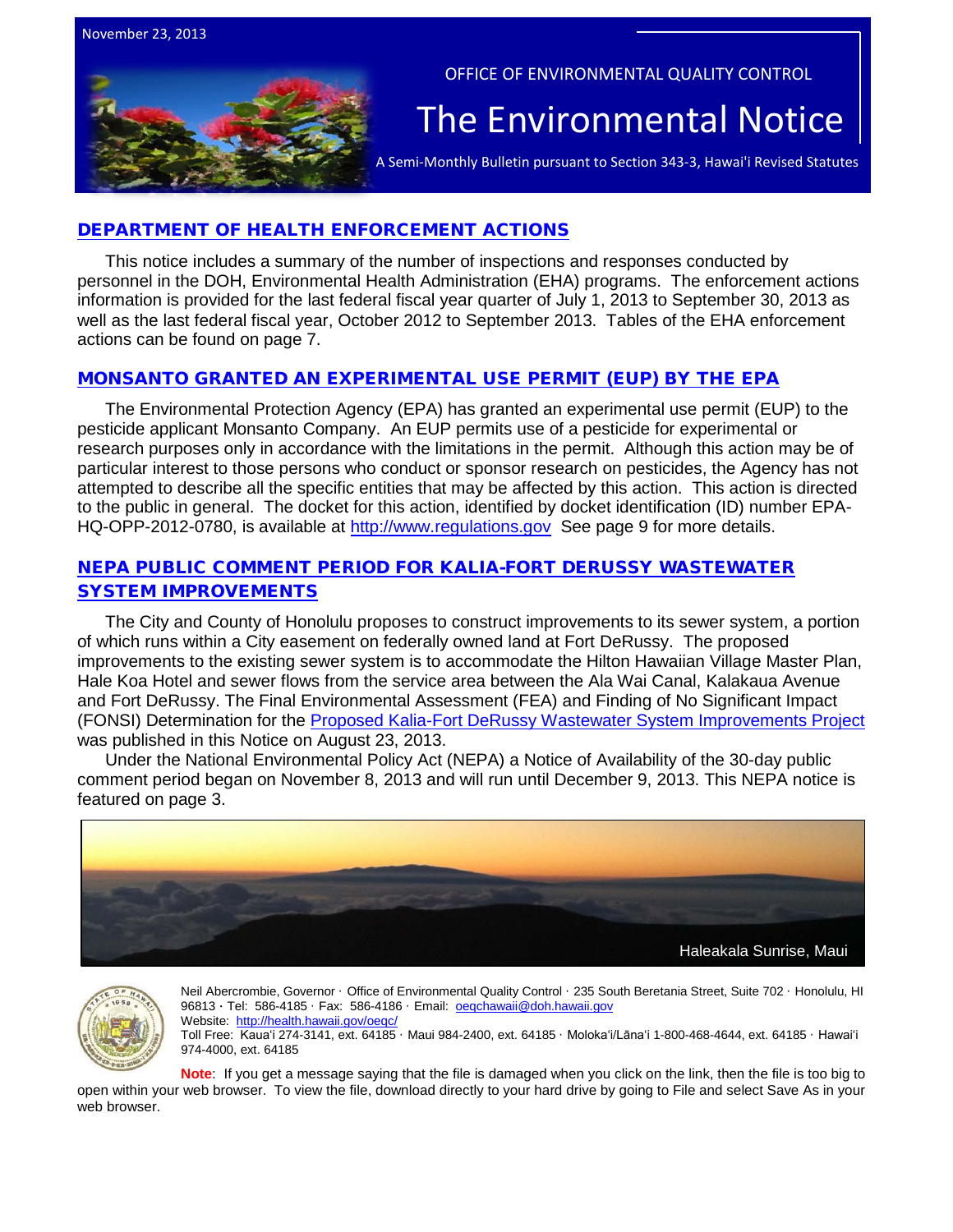# **FRONT PAGE**

| FRUNI PAGE                                                                                                  |
|-------------------------------------------------------------------------------------------------------------|
| Summary of DOH Inspection and Enforcement Actions                                                           |
| NEPA Public Comment Period for Kalia-Fort DeRussy Wastewater System Improvements                            |
| Monsanto Granted an Experimental Use Permit (EUP) by the EPA                                                |
| NATIONAL ENVIRONMENTAL POLICY ACT (NEPA) NOTICE                                                             |
|                                                                                                             |
| <b>COASTAL ZONE MANAGEMENT NOTICES</b>                                                                      |
|                                                                                                             |
| <b>SHORELINE NOTICES</b>                                                                                    |
|                                                                                                             |
|                                                                                                             |
| <b>DEPARTMENT OF HEALTH NOTICES</b>                                                                         |
|                                                                                                             |
|                                                                                                             |
| <b>FEDERAL NOTICES</b>                                                                                      |
| 1. EPA Granted an Experimental Use Permit (EUP) to the Pesticide Applicant Monsanto Company9                |
| 2. The Mother Waldron Playground located at 537 Coral St., Honolulu, Hawaii is Being Considered for Listing |
| The Department of Defense is holding a meeting of the Strategic Environmental Research and<br>3.            |

| <b>GLOSSARY</b> |  |  |
|-----------------|--|--|
|-----------------|--|--|

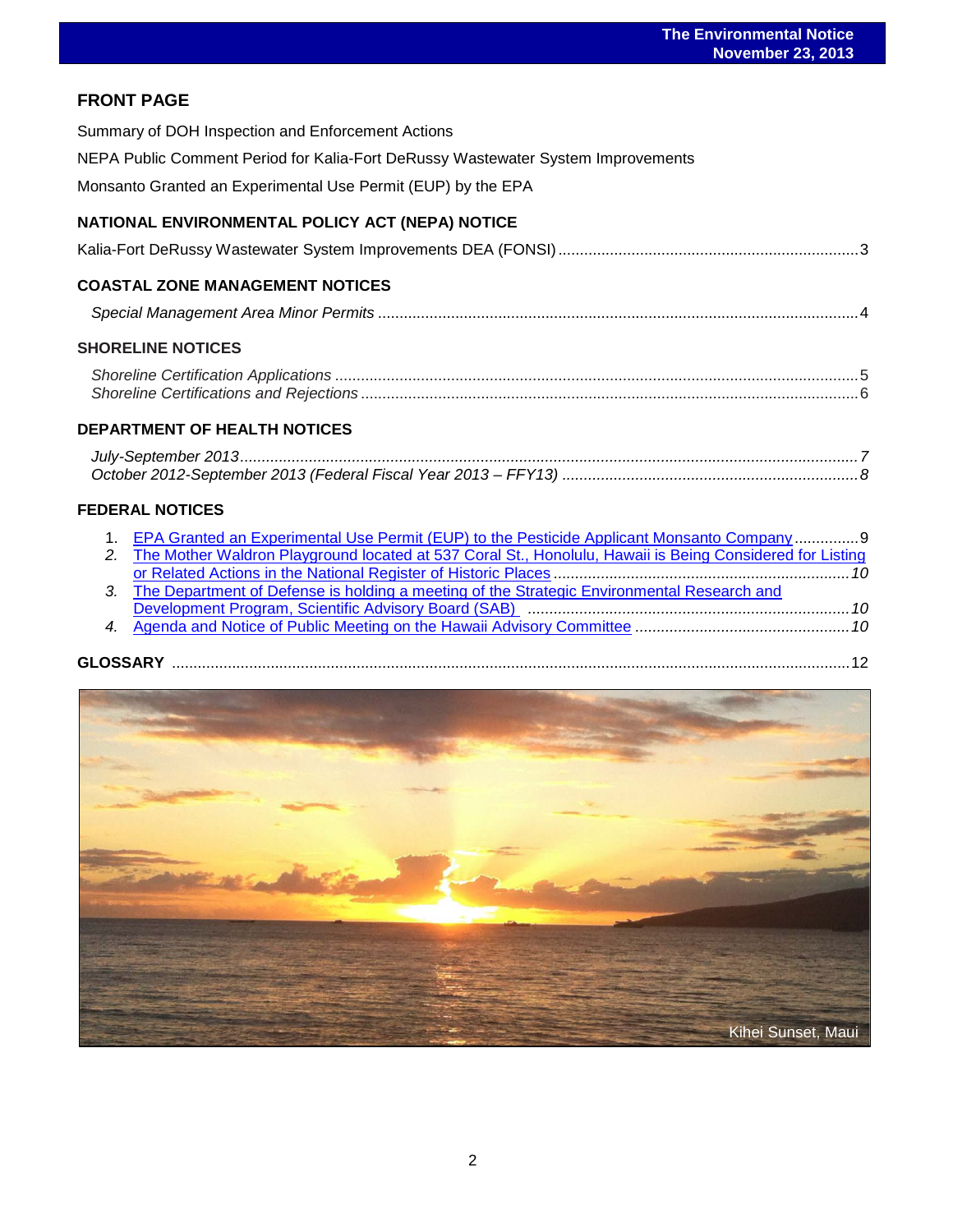# NEPA NOTICE

 $\overline{a}$ 

# **Kalia-Fort DeRussy Wastewater System Improvements**

| Island:<br>District:<br>TMK: | Oʻahu<br>Waikiki<br>$(1)$ 2-6-005:001 por                                                                                              |
|------------------------------|----------------------------------------------------------------------------------------------------------------------------------------|
| <b>Permits:</b>              | <b>NPDES</b>                                                                                                                           |
| <b>Proposing</b>             | <b>North Shore</b><br><b>State Parl</b>                                                                                                |
| Agency:                      | City & County of Honolulu, Department of<br>Wahiawā                                                                                    |
|                              | <b>Kahaluu</b><br>Environmental Services, 1000 Uluohia Street, Suite<br>Mililani<br>Walanae                                            |
|                              | 308, Kapolei, HI 96707. Contact: Jack Pobuk, 808-<br>Kaneohe<br>Nānākuli Waipahu<br>768-3464.<br>apoler                                |
| <b>Approving</b>             | <b>Honolulu</b>                                                                                                                        |
| Agency:                      | United States Army Garrison, Hawai'i, 851 Wright<br>Avenue, Wheeler Army Airfield Schofield Barracks, HI                               |
| <b>Consultant:</b>           | 96857-5013. Contact: Dale Kanehisa, 808-656-5670.                                                                                      |
|                              | Group 70 International, Inc., 925 Bethel Street, 5 <sup>th</sup> Floor, Honolulu, HI 96813.<br>Contact: Jeffrey Overton, 808-523-5866. |
| <b>Status:</b>               | The EA/Draft FNSI comment period ends December 09, 2013. Written comments should                                                       |
|                              | be directed to: Directorate of Public Works, Environmental Division (IMHW-PWE),                                                        |
|                              | Attn: Dale Kanehisa, 948 Santos Dumont Avenue, Building 105, Wheeler Army Airfield,                                                    |
|                              | Schofield Barracks, 96857-5013.                                                                                                        |

The City and County of Honolulu proposes to construct improvements to its sewer system, a portion of which runs within a City easement on federally owned land at Fort DeRussy. In accordance with the National Environmental Policy Act, the US Army Garrison, Hawaii (USAG-HI) prepared an environmental assessment (EA) to assess the potential environmental and socioeconomic impacts associated with the proposed sewer system improvements.

The Proposed Action would improve the existing sewer system to accommodate the Hilton Hawaiian Village Master Plan, Hale Koa Hotel and sewer flows from the service area between the Ala Wai Canal, Kalakaua Avenue and Fort DeRussy. The project will also help the City to meet the 2010 Wastewater Consent Decree with US Environmental Protection Agency. The proposed system improvements include: (1) Replacing the existing 12-inch diameter sewer line in Kalia Road with a 21-inch diameter sewer line. The replacement sewer line will begin at the intersection of Paoa Place and Kalia Road, and end at the intersection of Ala Moana Boulevard and Kalia Road. The existing 16-inch diameter sewer line, which traverses across Fort DeRussy in a sewer line easement, would be cut and plugged at the Ala Moana Boulevard and Kalia Road intersection. (2) Replacing the existing 24-inch diameter sewer line on Ala Moana Boulevard and Kalakaua Avenue with a 30-inch diameter sewer line. The replacement sewer line will begin at the intersection of Kalia Road and Ala Moana Boulevard, and end at the Fort DeRussy Wastewater Pump Station.

Based on the information analyzed in the EA, the USAG-HI finds that the Proposed Action would not result in any significant direct, indirect, or cumulative adverse impacts on the natural or human environment, and has prepared a draft finding of no significant impact (FNSI). An environmental impact statement will not be required for this project.

A Notice of Availability of the 30-day public comment period for the EA and draft FNSI was published in the Honolulu Star-Advertiser on November 7, 2013. The public comment period began on November 8, 2013 and will run until December 9, 2013. Copies of the EA and Draft FNSI are available for review at the Hawaii State Library. Copies can also be obtained by contacting Dale Kanehisa at 808-656-5670 or [dale.kanehisa@us.army.mil.](mailto:dale.kanehisa@us.army.mil)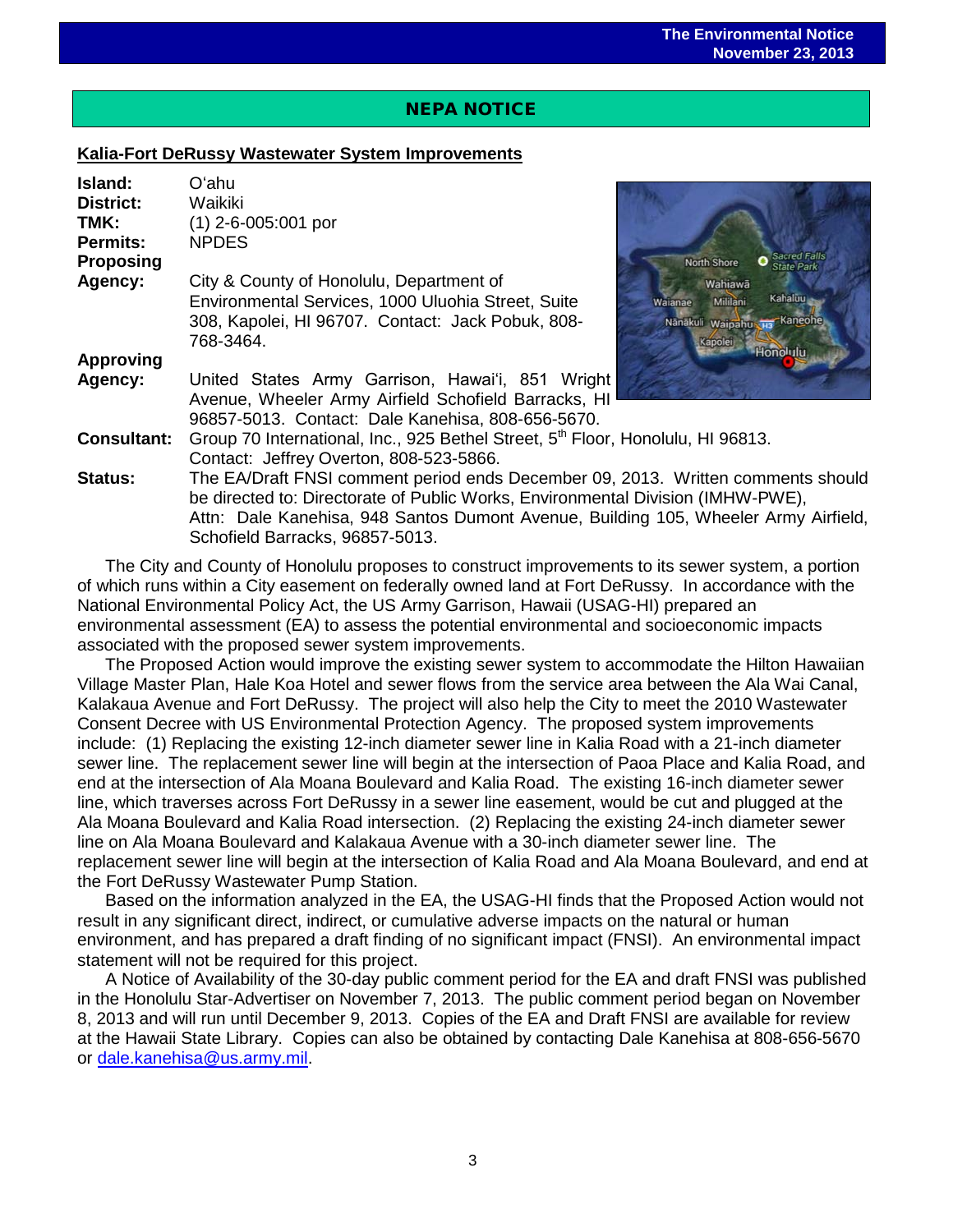# COASTAL ZONE MANAGEMENT NOTICES

# **Special Management Area (SMA) Minor Permits**

The SMA Minor permits below have been approved (HRS 205A-30). For more information, contact the County/State Planning Department. Honolulu (768-8014); Hawaiʻi (East HI 961-8288, West HI 323-4770); Kauaʻi (241-4050); Maui (270-7735); Kakaʻako or Kalaeloa Community Development District (587-2841).

| <b>Location (TMK)</b>                | <b>Description (File No.)</b>                                                                                                                           | <b>Applicant/Agent</b>                          |
|--------------------------------------|---------------------------------------------------------------------------------------------------------------------------------------------------------|-------------------------------------------------|
| Hawai'i: Puna (1-5-057: 072)         | "As-Built" Placement of Fill Material and<br>Construction of Six-foot Fence and Stone<br>Wall (SMM 13-287)                                              | <b>Charles Vollmar</b>                          |
| Hawai'i: South Kohala (6-8-022: 015) | Construction of Wooden Deck and<br>Whirlpool/Spa and Addition of Concrete Deck<br>with Stepped Seat Wall and Water Spouts at<br>Keiki Pool (SMM 13-288) | Mauna Lani Bay Hotel/Mauna Lani<br>Resort, Inc. |
| Kaua'i: Kukui'ula (2-6-015: 015)     | Grading Work and Drainage Basin<br>Improvements, Installation of a Rock Wall &<br>Landscaping (SMA(M)-2014-4)                                           | Kukui'ula Development Co. (Hawai'i)<br>LLC.     |
| Maui: Wailuku (3-2-020: 058)         | Main Dwelling and Garage (SM2 20120054)                                                                                                                 | Carey Tanaka                                    |
| Maui: Lahaina (4-6-001: 009 & 010)   | Install Bike Rack and Taro Patch (SM2<br>20130090)                                                                                                      | Theo Morrison                                   |
| Maui: Haiku (2-9-007: 052)           | Install Water Tank and Grade Driveway (SM2<br>20130120)                                                                                                 | Jeffree Trudeau                                 |
| Maui: Paia (2-6-011: 028)            | Demolish Carport (SM2 20130121)                                                                                                                         | Robb Baur                                       |
| Maui: Lahaina (4-4-008: 001)         | <b>Building G Restroom Renovations (SM2</b><br>20130122)                                                                                                | <b>Robert Hartman</b>                           |
| Maui: Kahului (3-7-003: 007)         | Spalling Repair at Pool Deck (SM2<br>20130123)                                                                                                          | Kyoko Kimura                                    |
| Maui: Puamana (2-8-004: 061)         | Storage Building for Agricultural Equipment<br>(SM2 20130124)                                                                                           | Stephen Thistle                                 |
| Maui: Wailuku (3-1-001: 041)         | Install Ground MTD PV System (SM2<br>20130125)                                                                                                          | <b>Melvin Mendes</b>                            |
| Maui: Kihei (3-9-009: 008)           | Dug Well Used for Irrigation (SM2 20130126)                                                                                                             | Gary Passon                                     |
| Maui: Haiku (2-7-004: 001)           | Consolidation & Resubdivision (SM2<br>20130127)                                                                                                         | Makai Hana V, LLC                               |
| Maui: Lahaina (4-6-006: 025)         | After-the-Fact Alteration to Main Dwelling<br>(SM2 20130128)                                                                                            | Jay Ramirez                                     |
| Maui: Lahaina (4-3-010: 007)         | Modify Existing Facility (SM2 20130129)                                                                                                                 | New Cingular Wireless PCS LLC                   |
| Maui: Lahaina (4-6-030: 011)         | Apartment Alteration (SM2 20130130)                                                                                                                     | Mcevoy, Daniel & Kimberly                       |
| Maui: Lahaina (4-4-008: 001)         | Fire Alarm Upgrade, Phase II (SM2<br>20130131)                                                                                                          | Robert Hartman                                  |
| Maui: Lahaina (4-5-004: 006)         | Accessory Dwelling/Carport/Deck (SM2<br>20130132)                                                                                                       | F. Leory Sherman                                |

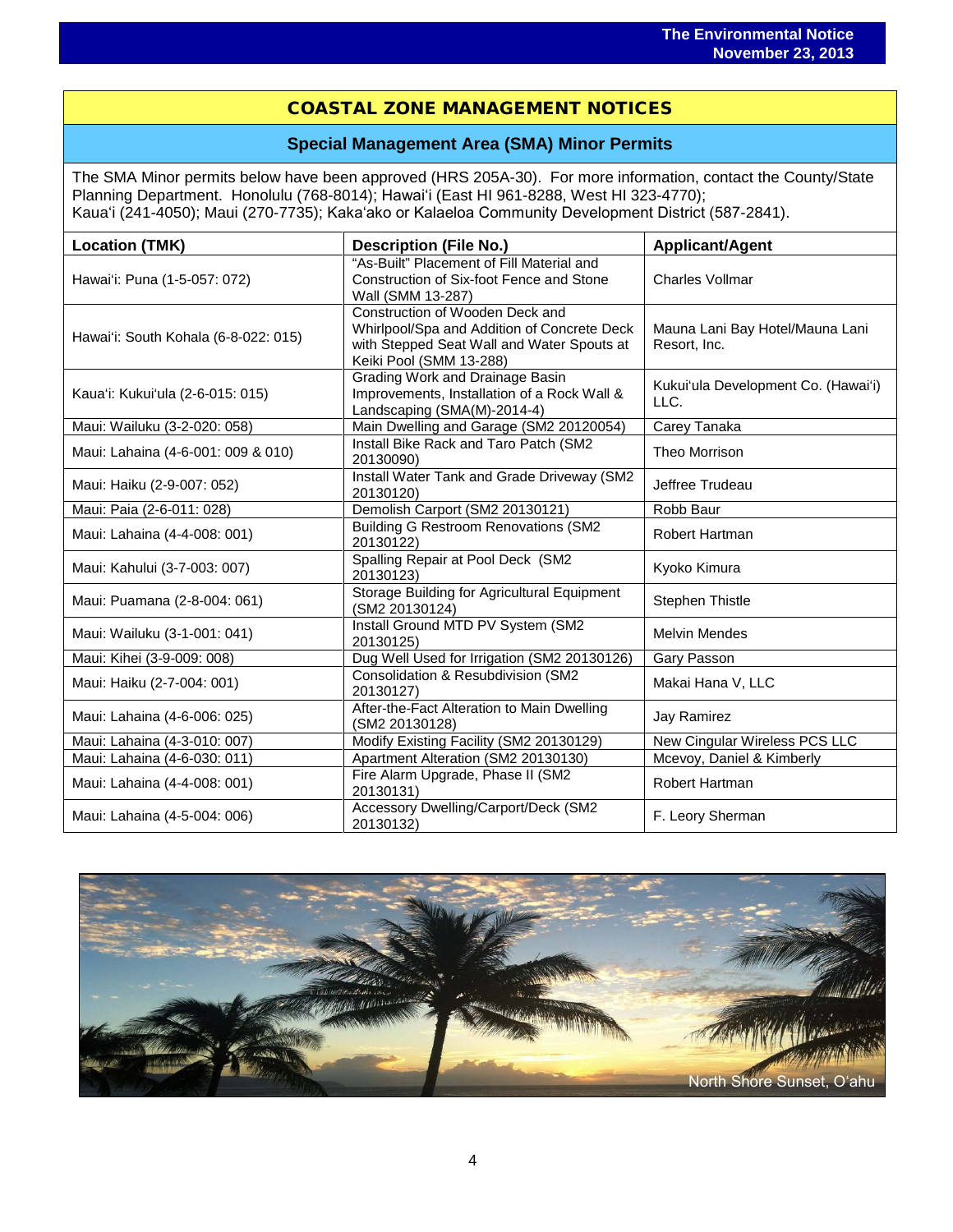# SHORELINE NOTICES

# **Shoreline Certification Applications**

The shoreline certification applications above are available for review at the DLNR Offices on Kauaʻi, Hawaiʻi, Maui, and Honolulu, 1151 Punchbowl Street, Room 220 (HRS 205A-42 and HAR 13-222-12). All comments shall be submitted in writing to the State Land Surveyor, 1151 Punchbowl Street, Room 210, Honolulu, HI 96813 and postmarked no later than 15 calendar days from the date of the public notice of the application. For more information, call Ian Hirokawa at 587-0420.

| File No. | <b>Date</b> | Location                                                                                                                                                                                                                                                                                                                                                                                             | <b>Applicant/Owner</b>                                                           | <b>TMK</b>           |
|----------|-------------|------------------------------------------------------------------------------------------------------------------------------------------------------------------------------------------------------------------------------------------------------------------------------------------------------------------------------------------------------------------------------------------------------|----------------------------------------------------------------------------------|----------------------|
| OA-1559  | 10/31/13    | Lot 53 of Sunset Beach Lots as shown on File<br>Plan 256 situate at Pupukea-Paumalu,<br>Ko'olauloa, O'ahu<br>Address: 59-221E Ke Nui Road<br>Purpose: Building setback requirement                                                                                                                                                                                                                   | Jaime F. Alimboyoguen/<br>Daniel Mark & Ann Kiyono<br>Franzmann                  | 5-9-019:012          |
| OA-1560  | 11/5/13     | Koko Head Regional Park (Por. of Hanauma<br>Bay Nature Park) being also a portion of L.C.<br>Aw. 7713, Apana 30, R.P. 4475 to V.<br>Kamamalu situate at Maunalua, Honolulu,<br>O'ahu<br>Address: Kalaniana'ole Highway<br>Purpose: Drainage study and improvements,<br>SMA permit for renovation of golf clubhouse<br>facilities                                                                     | Lance T. Stevens/ City<br>and County of Honolulu                                 | 4-9-012:002          |
| OA-1561  | 11/6/13     | Lot 13 (Map 1) Land Consolidation 211<br>situate at Kaunala, Ko'olauloa, O'ahu<br>Address: 58-181 Napo'onala Place<br>Purpose: Determine building setback                                                                                                                                                                                                                                            | Leaps & Boundaries, Inc./<br>Corin Gentry Balding<br><b>Trustee</b>              | 5-8-006:043          |
| OA-1562  | 11/8/13     | Portion of Grant 5677 to Cecil Brown, Grant<br>4674 to John D. Holt Jr. and Land Patent<br>8165, Part B, Land Commission Award 8559-<br>B, Apana 32 to W. C. Lunalilo situate at<br>Ka'alawai, Kapahulu, Honolulu, O'ahu<br>Address: 4031 A Kulamanu Street<br>Purpose: Shoreline setback determination                                                                                              | <b>Engineers Surveyors</b><br>Hawai'i, Inc./ Pleasantville<br>Road Partners, LLC | 3-1-040:004          |
| MA-559   | 10/31/13    | Lot 1-B-1 and Lot 1-B-2 of Land Court<br>Application 1896 (Map 3) situate at Honualua,<br>Makawao, Maui<br>Address: 5000 Makena Road<br>Purpose: N/A                                                                                                                                                                                                                                                 | Akamai Land Surveying,<br>Inc./ Charles T. Wegner                                | 2-1-007:103 &<br>107 |
| MA-560   | 11/7/13     | All of Royal Patent 7390, Land Commission<br>Award 199, Apanas 1 and 2 to John Dawson<br>and portions of Royal Patent 7860, Land<br>Commission Award 7715, Apana 3 to Lota<br>Kamehameha and Royal Patent 1676, Land<br>Commission Award 10465, Apana 1 to Nalehu<br>situate at Waiokama, Lahaina, Maui<br>Address: 456 Front Street<br>Purpose: Construction of single family<br>residence and pool | Akamai Land Surveying,<br>Inc./ Susan Marzal                                     | 4-6-002:016          |
| MA-561   | 11/4/13     | Lots A-1 and A-2 Kaunuohua Award being a<br>portion of L.C Aw. 293 to Kaunuohua situate at<br>Lahaina, Maui<br>Address: 417 Front Street<br>Purpose: Determine shoreline setback                                                                                                                                                                                                                     | R.T. Tanaka Engineers,<br>Inc./ 417 Front Street<br>Associates, LLC              | 4-6-002:003          |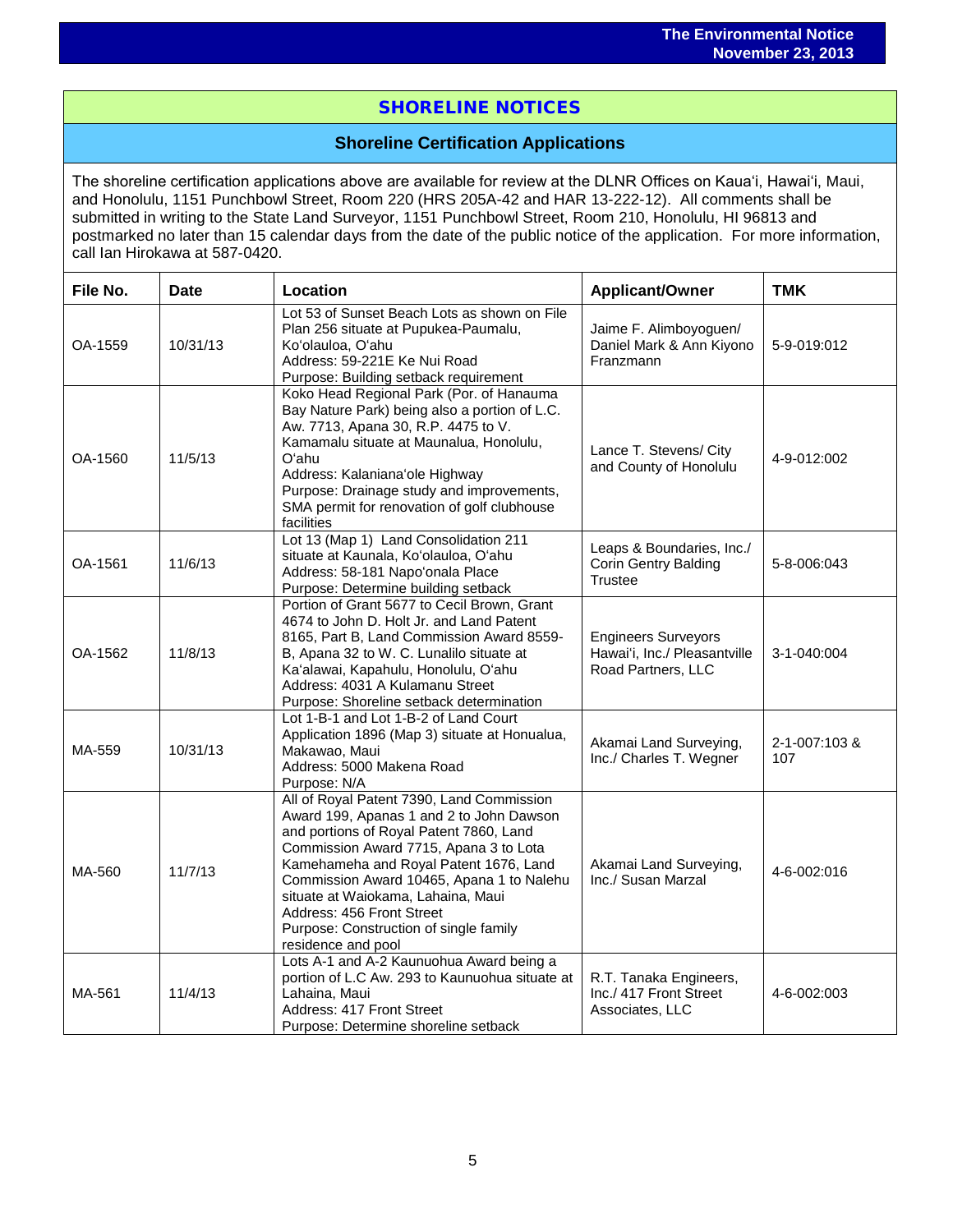#### **The Environmental Notice November 23, 2013** MA-562 11/7/13 Portion of Royal Patent Grant 548 to J.Y. Kanehoa situate at Paeʻahu, Honualua, Makawao, Maui Address: 3116 South Kihei Road Purpose: Building setback and permitting purposes Newcomer-Lee Land Surveyors, Inc./ Inshallah **Trust** 2-1-010:005 HA-474 10/30/13 Lot 14 of Vacationland Hawaii Subdivision (F.P. 814) L.C. Aw. 8559, Apana 5 situate at Kapoho, Puna, Island of Hawaiʻi Address: Waiopae Road Purpose: Determine shoreline setback The Independent Hawaiʻi Surveyors, LLC/ Robert Muranaka 1-4-068:001 HA-475 10/30/13 Lot 18, Waʻawaʻa Subdivision, portion of Grant 3687 to R.A. Lyman, Grant 1363 to Pakaka, Grant 997, Apana 1 to Haole and Grant 997, Apana 2 to Haole situate at Waʻawaʻa, Puna, Island of Hawaiʻi Address: Government Beach Road Purpose: Determine setback The Independent Hawaiʻi Surveyors, LLC/ Merrill L. Mazza 1-4-028:033

# **Shoreline Certifications and Rejections**

The shoreline notices below have been proposed for certification or rejection by DLNR (HRS 205A-42 and HAR 13- 222-26). Any person or agency who wants to appeal shall file a notice of appeal in writing with DLNR no later than 20 calendar days from the date of this public notice. Send the appeal to the Board of Land and Natural Resource, 1151 Punchbowl Street, Room 220, Honolulu, HI 96813.

| File No. | <b>Proposed/Rejected</b>                   | Location                                                                                                                                                                                                                                                         | <b>Applicant/Owner</b>                                                    | <b>TMK</b>  |
|----------|--------------------------------------------|------------------------------------------------------------------------------------------------------------------------------------------------------------------------------------------------------------------------------------------------------------------|---------------------------------------------------------------------------|-------------|
| OA-1551  | Proposed Shoreline<br>Certification        | Portion Ahupuaa of Kualoa portion deed:<br>Kamehameha III to G.P. Judd dated<br>November 20, 1850 recorded in Liber 4<br>at page 304 situate at Kualoa,<br>Ko'olaupoko, O'ahu<br>Address: 49-555 Kamehameha Highway<br>Purpose: Sale of property                 | Walter P. Thompson,<br>Inc./ Harvey Minatoya                              | 4-9-009:005 |
| OA-1555  | Proposed Shoreline<br>Certification        | Land Court Application 1136, Parcel 1<br>and 2 of Land Court Application 1226<br>and Lot B of Land Court Application<br>1059 situate at Ka'alawai, Honolulu,<br>O'ahu<br>Address: 4055 Papu Circle<br>Purpose: Calculate building potential and<br>obtain permit | Wesley T. Tengan/<br>Doris Duke<br>Foundation for<br><b>Islamic Art</b>   | 3-1-041:005 |
| OA-1556  | Proposed Shoreline<br>Certification        | Lot 269 (Map 140) of Land Court<br>Application 505 situate at Kailua,<br>Ko'olaupoko, O'ahu<br>Address: 1070 Mokulua Drive<br>Purpose: Permitting purposes                                                                                                       | Towill, Shigeoka &<br>Associates, Inc./<br>Mokulua Windward<br><b>LLC</b> | 4-3-006:091 |
| OA-1557  | Proposed Shoreline<br>Certification        | Lot 268 of Land Court Application 505<br>(Map 140) situate at Kailua,<br>Ko'olaupoko, O'ahu<br>Address: 1064 Mokulua Drive<br>Purpose: Permitting purposes                                                                                                       | Towill, Shigeoka &<br>Associates, Inc./<br>1064 Mokulua LLC               | 4-3-006:059 |
| OA-1558  | <b>Proposed Shoreline</b><br>Certification | Lot 224 (Map 79) of Land Court<br>Application 505 situate at Kailua,<br>Ko'olaupoko, O'ahu<br>Address: 1020 Mokulua Drive<br>Purpose: Building setback                                                                                                           | <b>Engineers Surveyors</b><br>Hawaii, Inc./<br>Lee Sung TR                | 4-3-006:055 |
| MA-546   | Proposed Shoreline<br>Certification        | Lot 55 Land Court Application 1744 (Map<br>19) situate at Ka'anapali, Maui<br>Address: 2365 Ka'anapali Parkway<br>Purpose: Shoreline setback purposes                                                                                                            | Arthur P. Valencia/<br>The Westin<br>Kaanapali Resort &<br>Spa            | 4-4-008:019 |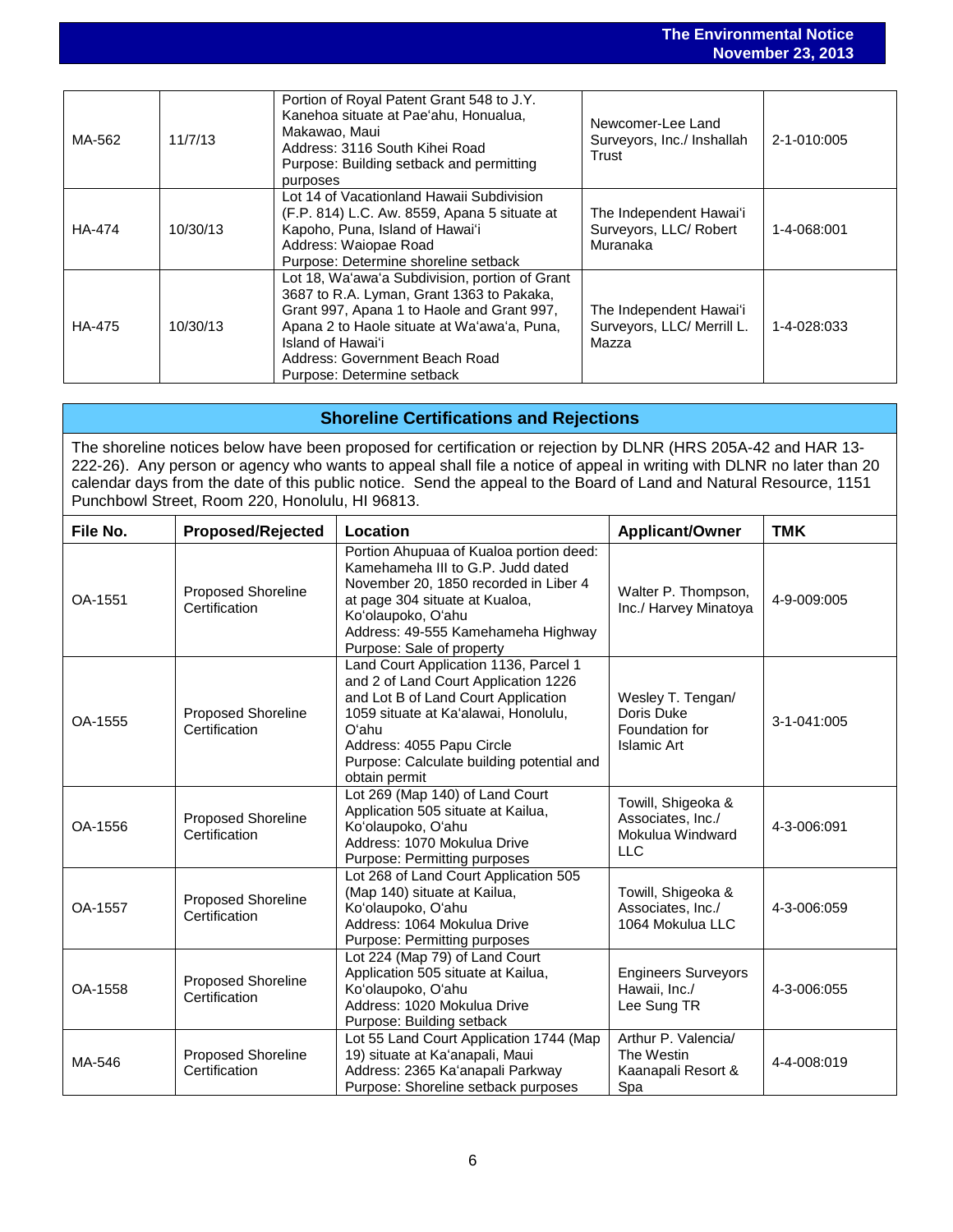|        |           |                                                                                                                                                                                                         |                                  | <b>INUVUIIINUI ZJ, ZUIJ</b> |
|--------|-----------|---------------------------------------------------------------------------------------------------------------------------------------------------------------------------------------------------------|----------------------------------|-----------------------------|
|        |           |                                                                                                                                                                                                         |                                  |                             |
| MA-541 | Rejection | Makena Beach Lots Lot 56-A portion of<br>Land Commission Award 11,216, Apana<br>21 to M. Kekauonohi situate at Palauea,<br>Honua'ula, Wailea, Maui<br>Address: 4472 Makena Road<br>Purpose: Renovations | Valera, Inc./<br>Dan & Kim Huish | 2-1-011:012                 |

**The Environmental Notice November 23, 2013**

### Department of Health Notices

The table below shows a tally of the number of inspections and responses conducted by the DOH Environmental Health Administration from the last quarter (July to September 2013) of the last federal fiscal year. The following table provides the same information for the 2013 federal fiscal year (October 2012 to September 2013). Formal and informal enforcement actions and the settlements that arise out of those actions are also accounted for in the tables. Inspections and enforcement actions are split by program area. For more information please contact the DOH Environmental Planning Office at 586-4337.

# **DRAFT Environmental Health Administration (EHA) Enforcement Report for July-September 2013**

|                                                     | Complaints<br>1 | Inspections<br>Field<br>$\mathbf{\Omega}$ | Warning<br>Notices 3 | 4<br>Citations<br>Field | Enforcement<br>Issued 5<br>Cases | G<br>Formal<br>Cases<br>Pending ( | Penalties<br>Sought | $\overline{ }$<br>Resolved<br>Formal<br>Cases | Number of<br>Active<br>S.E.P.s | Outstanding<br><b>Funds</b>    | Received<br>Funds      |
|-----------------------------------------------------|-----------------|-------------------------------------------|----------------------|-------------------------|----------------------------------|-----------------------------------|---------------------|-----------------------------------------------|--------------------------------|--------------------------------|------------------------|
|                                                     | Informal        | Informal                                  | Informal             | Formal                  | Formal                           | Formal                            | Formal              | Formal                                        | Running<br><b>Total</b>        | <b>Running</b><br><b>Total</b> | July-<br>Sept 13<br>Q. |
| <b>Clean Air</b><br><b>Branch</b>                   |                 |                                           |                      |                         |                                  |                                   |                     |                                               |                                |                                |                        |
| <b>CAB TOTAL</b>                                    | 280             | 361                                       | 27                   | 0                       | $\mathbf{2}$                     | 10                                | \$4,000             | 3                                             | Ű.                             | \$76,500                       | \$17,500               |
| Solid &<br><b>Hazardous Waste</b><br><b>Branch</b>  |                 |                                           |                      |                         |                                  |                                   |                     |                                               |                                |                                |                        |
| <b>SHWB TOTAL</b>                                   | 1,115           | 193                                       | 30                   | 1                       | 5                                | 24                                | \$111,185           | 108                                           | 1                              | \$292,785                      | \$12,750               |
| <b>Clean Water</b><br><b>Branch</b>                 |                 |                                           |                      |                         |                                  |                                   |                     |                                               |                                |                                |                        |
| <b>CWB TOTAL</b>                                    | 59              | 21                                        | $\mathbf{1}$         | 0                       | 0                                | 12                                | \$0                 | 0                                             | $\mathbf{2}$                   | \$0                            | \$200,000              |
| Wastewater<br><b>Branch</b>                         |                 |                                           |                      |                         |                                  |                                   |                     |                                               |                                |                                |                        |
| <b>WWB TOTAL</b>                                    | 45              | 81                                        | 10                   | 5                       | $\mathbf{2}$                     | $\overline{7}$                    | 14,100              | 0                                             | 1                              | \$34,375                       | \$3,200                |
| <b>Safe Drinking</b><br><b>Water Branch</b>         |                 |                                           |                      |                         |                                  |                                   |                     |                                               |                                |                                |                        |
| <b>SDWB TOTAL</b>                                   | 333             | 8                                         | 4                    | $\mathbf 0$             | 0                                | 0                                 | \$0                 | 0                                             | 0                              | \$0                            | \$0                    |
| <b>Hazard Evaluation</b><br>& Emergency<br>Response |                 |                                           |                      |                         |                                  |                                   |                     |                                               |                                |                                |                        |
| <b>HEER TOTAL</b>                                   | $\bf{0}$        | $\mathbf{2}$                              | 14                   | 1                       | 0                                | $\bf{0}$                          | \$0                 | 0                                             | 0                              | \$0                            | \$0                    |
| Indoor &<br>Radiological<br><b>Health Branch</b>    |                 |                                           |                      |                         |                                  |                                   |                     |                                               |                                |                                |                        |
| <b>IRHB TOTAL</b>                                   | 165             | 161                                       | 29                   | 0                       | 3                                | 5                                 | \$19,000            | 2                                             | 0                              | \$0                            | \$12,300               |
| <b>Sanitation Branch</b>                            |                 |                                           |                      |                         |                                  |                                   |                     |                                               |                                |                                |                        |
| <b>SAN Total</b>                                    | 1,368           | 3,984                                     | 13                   | 2,699                   | 0                                | 0                                 | \$0                 | 0                                             | 0                              | \$0                            | \$0                    |
|                                                     |                 |                                           |                      |                         |                                  |                                   |                     |                                               |                                |                                |                        |
| <b>TOTAL</b>                                        | 3,365           | 4,811                                     | 128                  | 2,706                   | 12                               | 58                                | \$148,285           | 113                                           | 4                              | \$403,660                      | \$245,750              |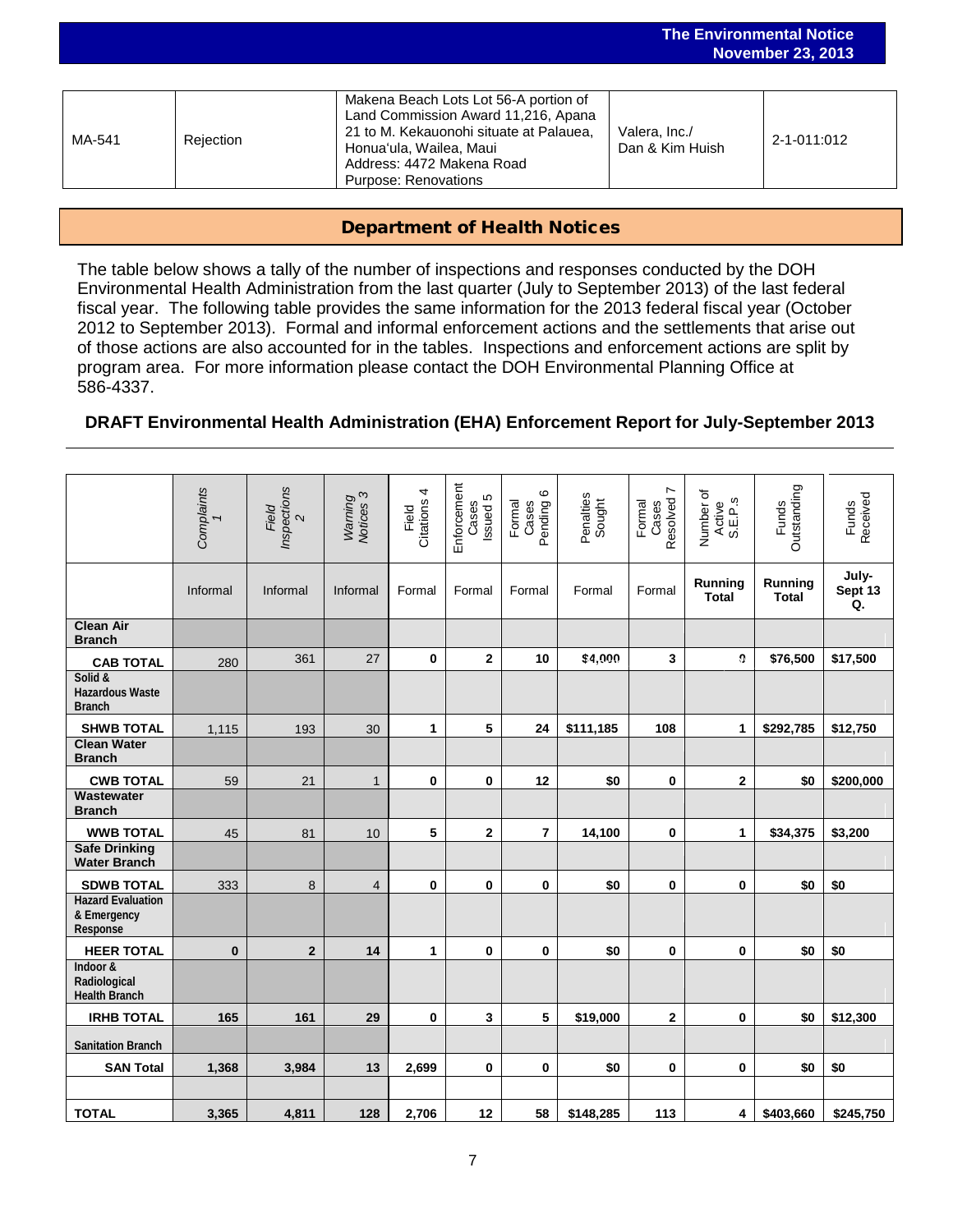# **DRAFT - EHA Enforcement Report for Oct 2012 - Sept 2013 (Federal Fiscal Year 2013 - FFY13)**

|                                                     | Complaints | Inspections<br>Field<br>$\mathbf{\Omega}$ | Warning<br>Notices 3 | 4<br>Citations<br>Field | Enforcement<br>Issued 5<br>Cases | Enforcement<br>Pending<br>******<br>Cases | Penalties<br>Sought | $\pmb{\circ}$<br>Resolved<br>Formal<br>Cases | Number of<br>Ľ<br>Active<br>S.E.P.S                             | Outstanding<br>Funds                                      | Received 8<br>Funds |
|-----------------------------------------------------|------------|-------------------------------------------|----------------------|-------------------------|----------------------------------|-------------------------------------------|---------------------|----------------------------------------------|-----------------------------------------------------------------|-----------------------------------------------------------|---------------------|
|                                                     | Informal   | Informal                                  | Informal             | <b>FFY 2013</b>         | <b>FFY 2013</b>                  | Formal                                    | <b>FFY 2013</b>     | <b>FFY 2013</b>                              | Running<br>Total<br>(data<br>from<br>most<br>recent<br>quarter) | Running<br>Total (data<br>from most<br>recent<br>quarter) | <b>FFY 2013</b>     |
| <b>Clean Air</b><br><b>Branch</b>                   |            |                                           |                      |                         |                                  |                                           |                     |                                              |                                                                 |                                                           |                     |
| <b>CAB TOTAL</b>                                    | 995        | 1,572                                     | 96                   | 5                       | 20                               | 10                                        | \$93,500            | 16                                           | $\bf{0}$                                                        | \$76,500                                                  | \$194,200           |
| Solid &<br><b>Hazardous Waste</b><br><b>Branch</b>  |            |                                           |                      |                         |                                  |                                           |                     |                                              |                                                                 |                                                           |                     |
| <b>SHWB TOTAL</b>                                   | 4,141      | 844                                       | 135                  | 24                      | 14                               | 24                                        | \$406,940           | 280                                          | $\mathbf{1}$                                                    | \$292,785                                                 | \$477,150           |
| <b>Clean Water</b><br><b>Branch</b>                 |            |                                           |                      |                         |                                  |                                           |                     |                                              |                                                                 |                                                           |                     |
| <b>CWB TOTAL</b>                                    | 208        | 117                                       | 10                   | $\overline{2}$          | $\mathbf{1}$                     | 12                                        | \$50,586            | $\bf{0}$                                     | $\overline{2}$                                                  | \$0                                                       | \$200,000           |
| Wastewater<br><b>Branch</b>                         |            |                                           |                      |                         |                                  |                                           |                     |                                              |                                                                 |                                                           |                     |
| <b>WWB TOTAL</b>                                    | 177        | 338                                       | 56                   | 39                      | $\mathbf{2}$                     | $\overline{7}$                            | \$14,100            | $\mathbf{2}$                                 | 1                                                               | \$34,375                                                  | \$8,750             |
| <b>Safe Drinking</b><br><b>Water Branch</b>         |            |                                           |                      |                         |                                  |                                           |                     |                                              |                                                                 |                                                           |                     |
| <b>SDWB TOTAL</b>                                   | 1,489      | 44                                        | 15                   | $\mathbf{0}$            | $\mathbf{0}$                     | $\bf{0}$                                  | \$0                 | $\bf{0}$                                     | $\bf{0}$                                                        | \$0                                                       | \$0                 |
| <b>Hazard Evaluation</b><br>& Emergency<br>Response |            |                                           |                      |                         |                                  |                                           |                     |                                              |                                                                 |                                                           |                     |
| <b>HEER TOTAL</b>                                   | $\bf{0}$   | 16                                        | 45                   | 3                       | $\bf{0}$                         | $\bf{0}$                                  | \$0                 | $\bf{0}$                                     | $\bf{0}$                                                        | \$0                                                       | \$7,099             |
| Indoor &<br>Radiological<br><b>Health Branch</b>    |            |                                           |                      |                         |                                  |                                           |                     |                                              |                                                                 |                                                           |                     |
| <b>IRHB TOTAL</b>                                   | 526        | 946                                       | 116                  | $\pmb{0}$               | 8                                | $\sqrt{5}$                                | \$55,000            | $\overline{\mathbf{4}}$                      | $\bf{0}$                                                        | \$0                                                       | \$23,633            |
| <b>Sanitation</b><br><b>Branch</b>                  |            |                                           |                      |                         |                                  |                                           |                     |                                              |                                                                 |                                                           |                     |
| <b>SAN TOTAL</b>                                    | 3,083      | 13,394                                    | 66                   | 10,762                  | 0                                | $\bf{0}$                                  | \$0                 | 0                                            | $\bf{0}$                                                        | \$0                                                       | \$0                 |
| <b>EHA TOTAL</b>                                    | 10,619     | 17,271                                    | 539                  | 10,835                  | 45                               | 58                                        | \$620,126           | 302                                          | $\blacktriangleleft$                                            | \$403,660                                                 | \$910,832           |
| <b>EPA Delegated</b><br><b>TOTAL*</b>               | 7,536      | 3,877                                     | 473                  | ${\bf 73}$              | 45                               | 58                                        | \$620,126           | 302                                          | $\blacktriangleleft$                                            | \$403,660                                                 | \$910,832           |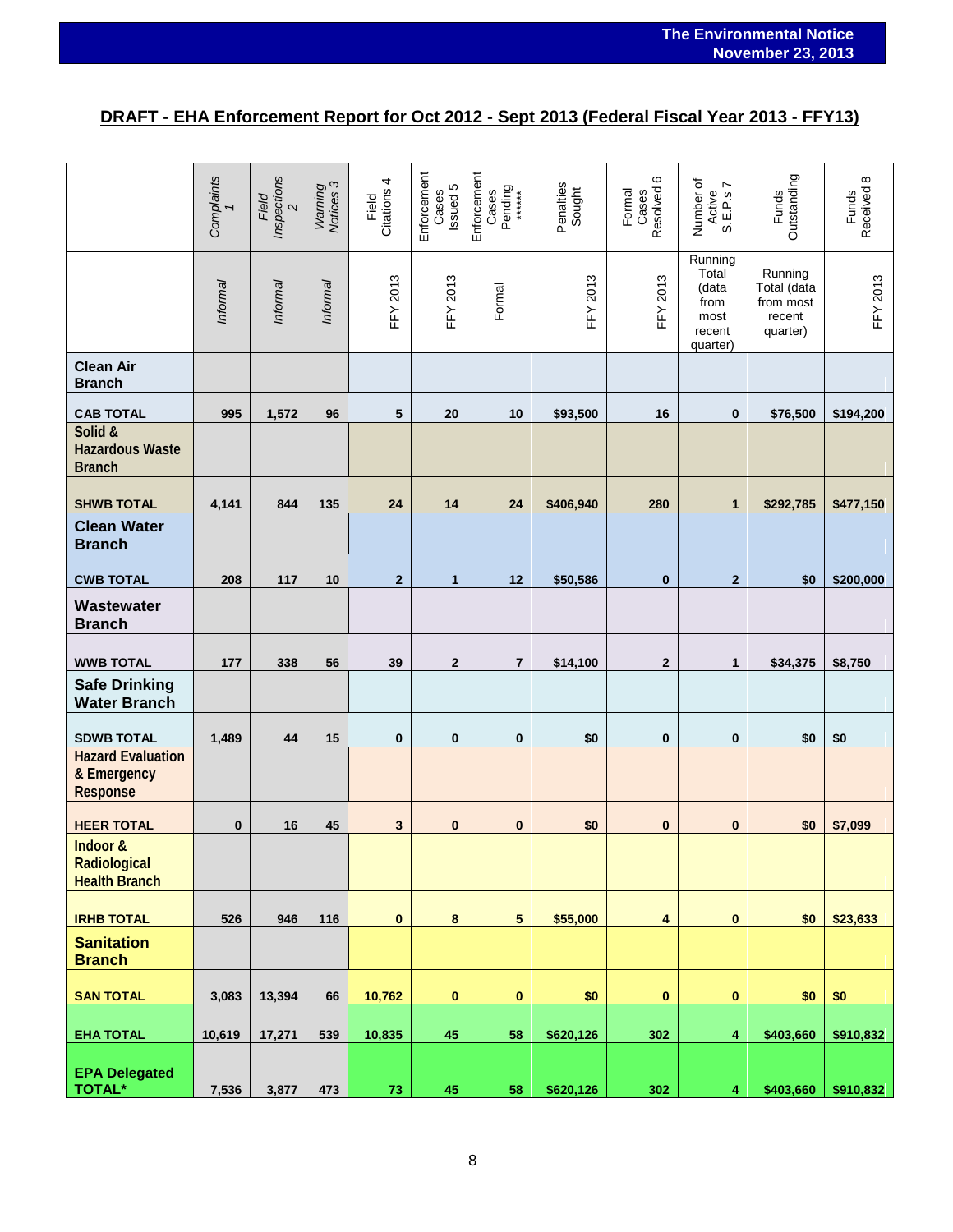# FEDERAL NOTICES

### 1. [EPA granted an Experimental Use Permit \(EUP\) to the Pesticide Applicant Monsanto Company](http://www.gpo.gov/fdsys/pkg/FR-2013-11-21/pdf/2013-27994.pdf) – November 21, 2013

The Environmental Protection Agency (EPA) has granted an experimental use permit (EUP) to the pesticide applicant Monsanto Company. An EUP permits use of a pesticide for experimental or research purposes only in accordance with the limitations in the permit. This action is directed to the public in general. Although this action may be of particular interest to those persons who conduct or sponsor research on pesticides, the Agency has not attempted to describe all the specific entities that may be affected by this action.

The docket for this action, identified by docket identification (ID) number EPA-HQ-OPP-2012-0780, is available at [http://www.regulations.gov](http://www.regulations.gov/) or at the Office of Pesticide Programs Regulatory Public Docket (OPP Docket) in the Environmental Protection Agency Docket Center (EPA/DC), EPA West Bldg., Rm. 3334, 1301 Constitution Ave. NW. Washington, DC 20460-0001. The Public Reading Room is open from 8:30 a.m. to 4:30 p.m., Monday through Friday, excluding legal holidays. The telephone number for the Public Reading Room is (202) 566-1744, and the telephone number for the OPP Docket is (703) 305-5805. Please review the visitor instructions and additional information about the docket available at [http://www.epa.gov/dockets.](http://www.epa.gov/dockets)

EPA has issued the following EUP: 524-EUP-104. (EPA-HQ-OPP-2012-0780). Monsanto Company, 800 N. Lindbergh Blvd., St. Louis, MO 63167. This EUP, issued on March 1, 2013, allows planting and associated activities, e.g., collection of field data, harvesting, processing of corn plant incorporated protectants (PIPs) seeds containing active ingredients, corn PIPs with MON 87410 and MON 87411. The PIPs contain a Dv49 double stranded RNA (dsRNA) suppression cassette in combination with Bacillus thuringiensis (Bt) Cry Proteins (Cry1A.105, Cry2Ab2, Cry1F, Vip3Aa20, Cry3Bb1, Cry34Ab1/Cry35Ab1, and eCry3.1Ab). Tests to control corn root worm (CRW) are authorized from March 1, 2013, through February 28, 2015. Field trials will be conducted in the U.S. territory of Puerto Rico and in the following 22 U.S. states: Arkansas, California, Colorado, Georgia, Hawaii, Idaho, Illinois, Indiana, Iowa, Kansas, Michigan, Minnesota, Mississippi, Missouri, Nebraska, North Carolina, Ohio, Pennsylvania, South Carolina, South Dakota, Tennessee, and Wisconsin. Approximately 3,392,742 pounds (lb) of seed containing 48.41 lb (21,958 grams) of active ingredient (2.54, 4.04, 1.57, 12.68, 2.2 x 10-5 , 8.45, 16.65, 0.41, and 2.07 lb of Cry1F, Cry1A.105, Cry2Ab2, Vip3Aa20, Dv49 dsRNA, Cry3Bb1, Cry34Ab1, Cry35Ab1, eCry3.1Ab, respectively) are to be planted over 20,893 acres, including Bt and dsRNA PIP (17,740) and non-PIP (3,153) acreage. The two protocols in the EUP include: (1) Seed development and increase for future testing including nursery observations of traits in various genetic backgrounds; and (2) product characterization work including phenotypic and agronomic observations, efficacy and yield benefit evaluations regulatory data generation.

### 2. [The Mother Waldron Playground located at 537 Coral St., Honolulu, Hawaii is Being Considered for Listing](http://www.gpo.gov/fdsys/pkg/FR-2013-11-20/pdf/2013-27720.pdf)  [or Related Actions in the National Register of Historic Places](http://www.gpo.gov/fdsys/pkg/FR-2013-11-20/pdf/2013-27720.pdf) – November 20, 2013

A number of properties including, The Mother Waldron Playground are being considered for listing or related actions in the National Register were received by the National Park Service before October 26, 2013. Pursuant to section 60.13 of 36 CFR part 60, written comments are being accepted concerning the significance of the nominated properties under the National Register criteria for evaluation. Comments may be forwarded by United States Postal Service, to the National Register of Historic Places, National Park Service, 1849 C St. NW., MS 2280, Washington, DC 20240; by all other carriers, National Register of Historic Places, National Park Service, 1201 Eye St. NW., 8th floor, Washington, DC 20005; or by fax, 202-371-6447. Written or faxed comments should be submitted by December 5, 2013. Before including your address, phone number, email address, or other personal identifying information in your comment, you should be aware that your entire comment--including your personal identifying information--may be made publicly available at any time. While you can ask us in your comment to withhold your personal identifying information from public review, we cannot guarantee that we will be able to do so.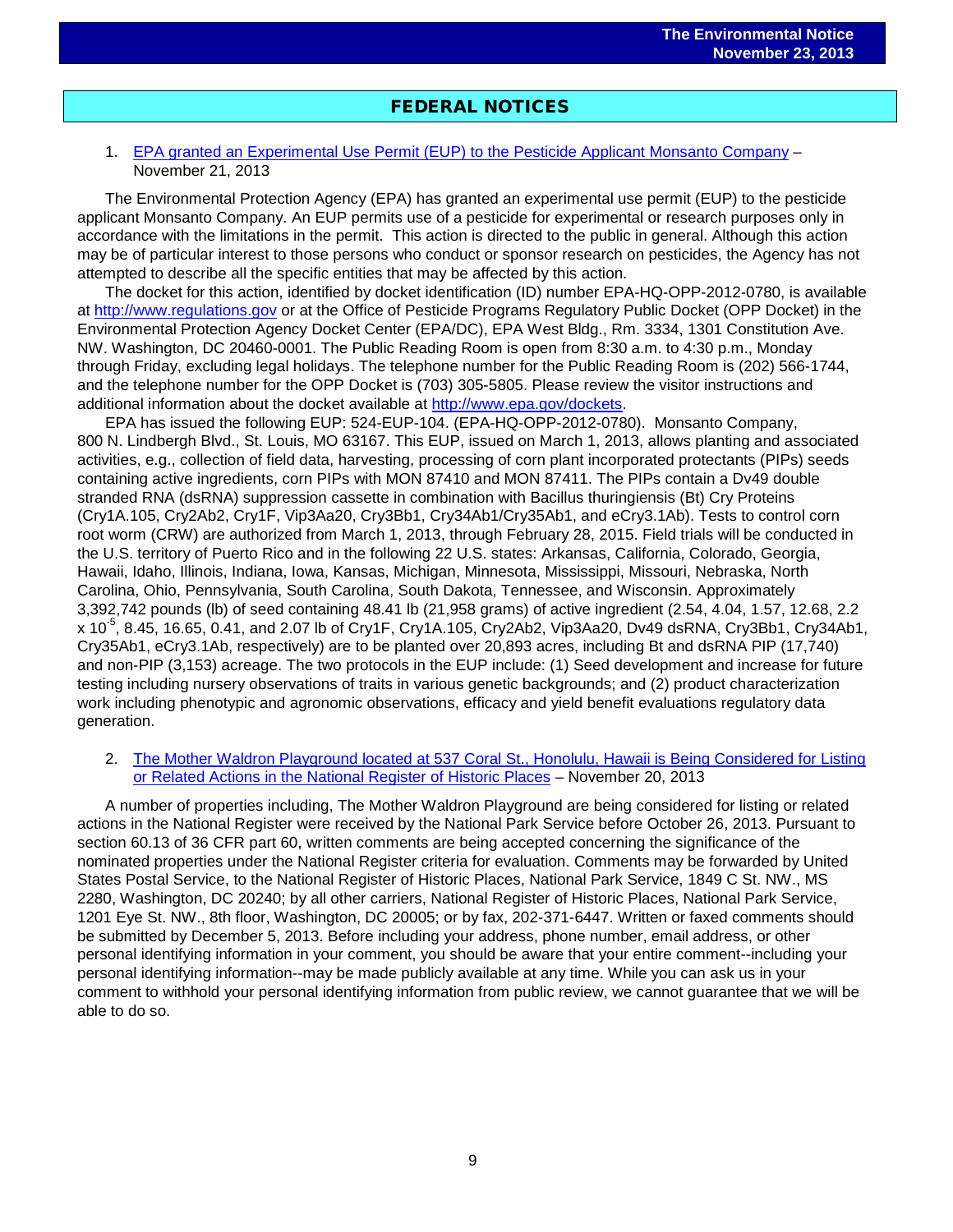3. The Department of Defense is holding [meetings to Review New Start Research and Development](http://www.gpo.gov/fdsys/pkg/FR-2013-11-15/pdf/2013-27378.pdf)  [Projects Requesting Strategic Environmental Research and Development Program funds](http://www.gpo.gov/fdsys/pkg/FR-2013-11-15/pdf/2013-27378.pdf) - November 15, 2013

On Tuesday, December 17, 2013, from 9:00 a.m. to 5:00 p.m. and Wednesday, December 18, 2013, from 8:30 a.m. to 5:05 p.m. an open meeting is being held about the Strategic Environmental Research and Development Program, Scientific Advisory Board (SAB). The purpose of the meeting is to review new start research and development projects requesting Strategic Environmental Research and Development Program funds in excess of \$1 million over the proposed length of the project. The meeting will be held at the Holiday Inn Ballston, 4610 North Fairfax Drive, Arlington, VA 22203.

Pursuant to 41 CFR 102-3.105(j) and 102-3.140, and section 10(a)(3) of the Federal Advisory Committee Act of 1972, the public or interested organizations may submit written statements to the Strategic Environmental Research and Development Program, Scientific Advisory Board. Written statements may be submitted to the committee at any time or in response to an approved meeting agenda.

All written statements shall be submitted to the Designated Federal Officer (DFO) for the Strategic Environmental Research and Development Program, Scientific Advisory Board. The DFO will ensure that the written statements are provided to the membership for their consideration. Contact information for the DFO can be obtained from the GSA's FACA Database at [http://facasms.fido.gov/.](http://facasms.fido.gov/)

CONTACT: Mr. Jonathan Bunger, SERDP Office, 4800 Mark Center Drive, Suite 17D08, Alexandria, VA 22350- 3605; or by telephone at (571) 372-6384.

4. [Agenda and Notice of Public Meeting on the Hawaii Advisory Committee](http://www.gpo.gov/fdsys/pkg/FR-2013-11-20/pdf/2013-27820.pdf) – November 20, 2013

Notice is hereby given, pursuant to the provisions of the rules and regulations of the U.S. Commission on Civil Rights (Commission) and the Federal Advisory Committee Act (FACA) that a meeting of the Hawaii Advisory Committee (Committee) to the Commission will convene by conference call at 10:00 a.m. Hawaiian Time (1:00 p.m. Pacific Time) on December 6, 2013. The purpose of the meeting is for the Committee to discuss a report to the Commission on language access as a civil right.

 This meeting is available to the public through the following toll-free call-in number: 877-446-3914, conference ID: 9935615. Any interested member of the public may call this number and listen to the meeting. Callers can expect to incur charges for calls they initiate over wireless lines, and the Commission will not refund any incurred charges. Callers will incur no charge for calls they initiate over land-line connections to the toll-free telephone number. Persons with hearing impairments may also follow the proceedings by first calling the Federal Relay Service at 1-800-977-8339 and providing the Service with the conference call number and conference ID number.

 Members of the public are entitled to submit written comments. The comments must be received in the regional office by January 6, 2014. The address is U.S. Commission on Civil Rights, Western Regional Office, 300 North Los Angeles St., Suite 2010, Los Angeles, CA, 90012. Comments may be emailed to [atrevino@usccr.gov.](mailto:atrevino@usccr.gov)

 Records generated from this meeting may be inspected and reproduced at the Western Regional Office, as they become available, both before and after the meeting. Persons interested in the work of this advisory committee are advised to go to the Commission's Web site, [www.usccr.gov,](http://www.usccr.gov/) or to contact the Western Regional Office at the above email or street address. The meeting will be conducted pursuant to the provisions of the rules and regulations of the Commission and FACA.